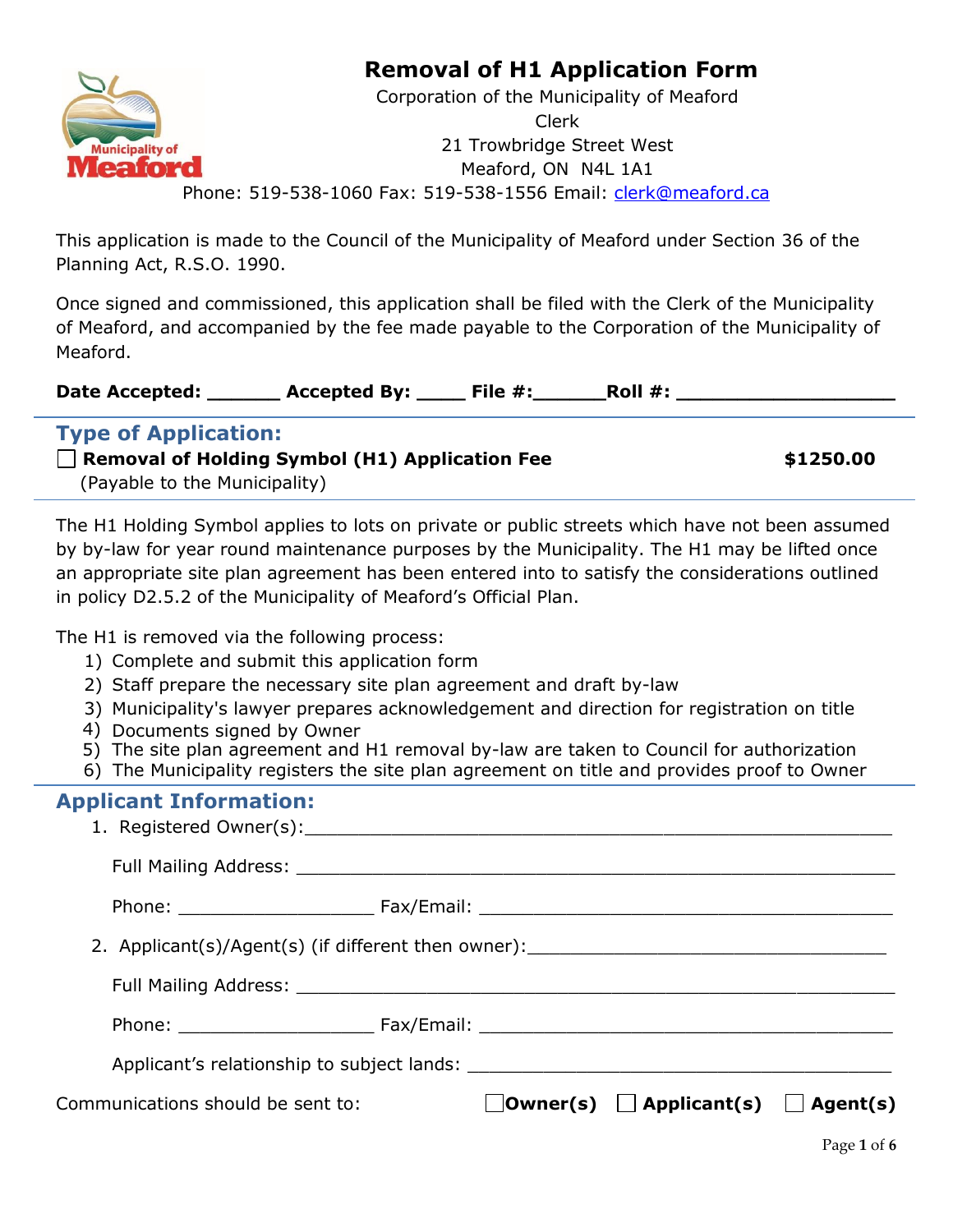#### **Subject Lands:**

1. Municipal Address:\_\_\_\_\_\_\_\_\_\_\_\_\_\_\_\_\_\_\_\_\_\_\_\_\_\_\_\_\_\_\_\_\_\_\_\_\_\_\_\_\_\_\_\_\_\_\_\_\_\_\_\_\_\_\_\_

| Former Township/Town: □ St. Vincent                                              |  | $\Box$ Sydenham                                                                   | Meaford |
|----------------------------------------------------------------------------------|--|-----------------------------------------------------------------------------------|---------|
|                                                                                  |  | Concession: _____________ Lot: _____________ Registered Plan: ___________________ |         |
|                                                                                  |  | Part(s): of Lot(s) Reference Plan: 2008.                                          |         |
| Date Lands were acquired by current owner(s): __________________________________ |  |                                                                                   |         |
| 2. Current Official Plan Designation of the Lands:                               |  |                                                                                   |         |

3. Please explain how the application conforms to the Official Plan:

#### **H1 Removal in accordance with D2.5.2 of the Meaford Official Plan**

- 4. Current Zoning By-law Designation of the Lands: \_\_\_\_\_\_\_\_\_\_\_\_\_\_\_\_\_\_\_\_\_\_\_\_\_\_\_\_\_
- 5. Indicate the Type of Road Access:

|        | <b>Access Type</b>                                            |
|--------|---------------------------------------------------------------|
| $\Box$ | Provincial Highway Access                                     |
| $\Box$ | County Road                                                   |
| $\Box$ | Open and Maintained Municipal Road Allowance                  |
| $\Box$ | Non-maintained/Seasonally Maintained Municipal Road Allowance |
| $\Box$ | Private Right-of-Way                                          |
|        | Water Access (Not recognized by the Municipality of Meaford)  |

18.Indicate for both severed and retained lot's servicing:

| <b>Types of Servicing</b>           | <b>Severed Parcel</b><br><b>Existing</b><br><b>Proposed</b> |  | <b>Retained Parcel</b><br><b>Existing Proposed</b> |  |
|-------------------------------------|-------------------------------------------------------------|--|----------------------------------------------------|--|
| <b>Water Servicing</b>              |                                                             |  |                                                    |  |
| (Municipal, Communal, Private Well) |                                                             |  |                                                    |  |
| <b>Sewer Servicing</b>              |                                                             |  |                                                    |  |
| (Municipal, Communal, Private       |                                                             |  |                                                    |  |
| System)                             |                                                             |  |                                                    |  |
| <b>Storm Servicing</b>              |                                                             |  |                                                    |  |
| (Storm Sewer, Ditches, Swales)      |                                                             |  |                                                    |  |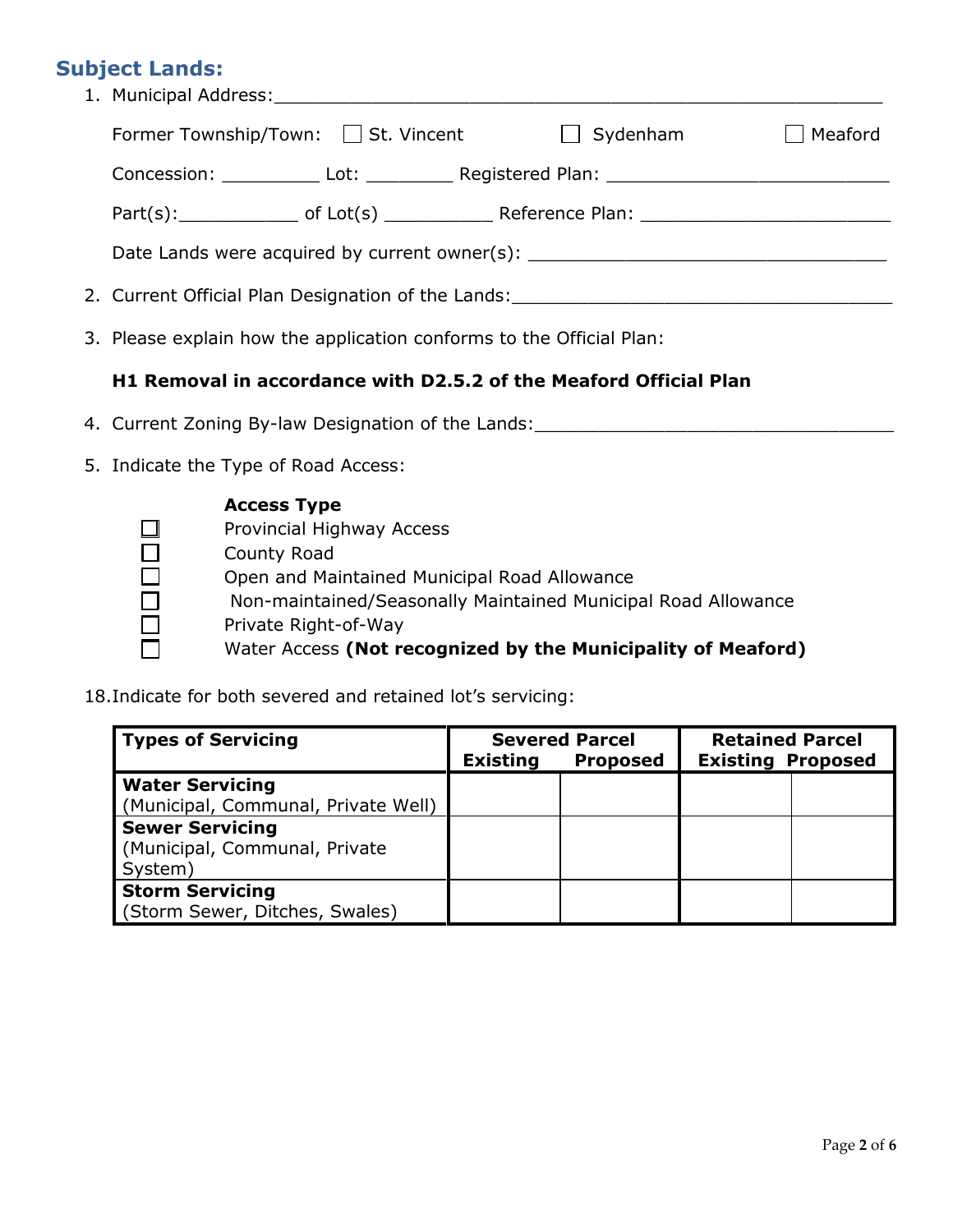### **AFFIDAVIT – SOLEMN DECLARATION (Affidavits MUST be signed in the presence of a Commissioner of Oaths):**

| I/W <sub>e</sub> |                  | anc<br>anu |                  |  |
|------------------|------------------|------------|------------------|--|
|                  | Name of Owner(s) |            | Name of Owner(s) |  |

Of the **City/Town/Municipality** of \_\_\_\_\_\_\_\_\_\_\_\_\_\_ in the **County/Region** of \_\_\_\_\_\_\_\_\_\_\_\_

Solemnly declare that all statements contained in this application and all the information provided is true, and I/we make this solemn declaration conscientiously believing it to be true and knowing that it is of the same force and effect as if made under oath and by virtue of the **CANADA EVIDENCE ACT**.

I have been advised that incomplete and/or inaccurate information will delay the procession of my application and may results in additional costs to me.

#### **DECLARED before me at the**

|                           |                                   | $20$ . |  |
|---------------------------|-----------------------------------|--------|--|
|                           | Signature of Owner(s) or Agent(s) | Date   |  |
|                           | Signature of Owner(s) or Agent(s) | Date   |  |
| Signature of Commissioner |                                   | Date   |  |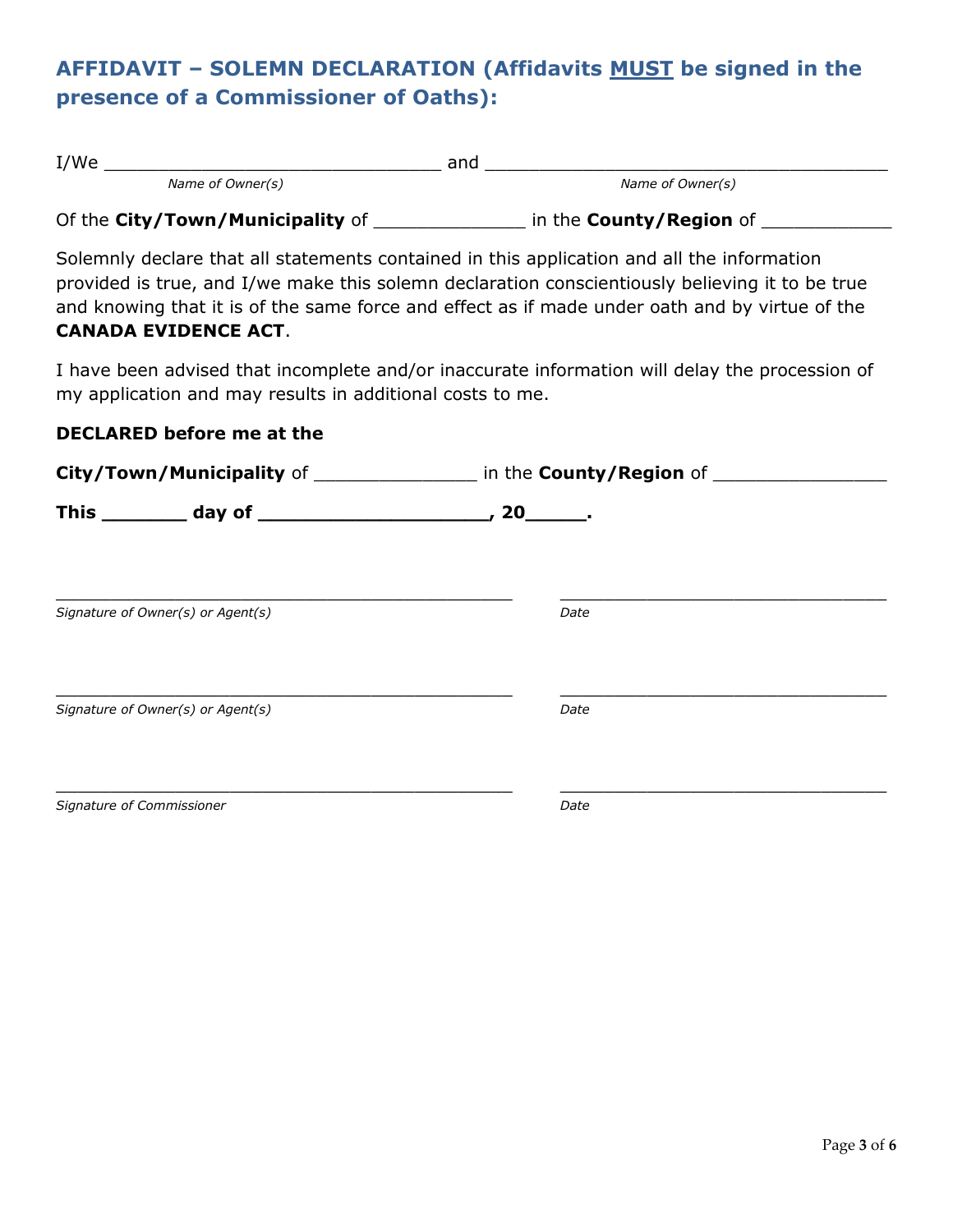#### **Applicant's Consent (Freedom of Information), Authorization For Access & Signage Agreement:**

In accordance with the provision of the Planning Act, it is the policy of the Municipality to provide public access to all development applications and supporting documentation. In submitting this development application and supporting documentation,

| I/We                             | and                            |
|----------------------------------|--------------------------------|
| Name of Owner(s)                 | Name of Owner(s)               |
| Of the City/Town/Municipality of | in the <b>County/Region</b> of |

Hereby acknowledge the above-noted and provide my (our) consent, in accordance with the provisions of the Municipal Freedom of Information and Protection of Privacy Act, that the information on this application and any supporting documentation provided by myself, my agents, consultants and solicitors, as well as commenting letters of reports issued by the municipality and other review agencies will be part of the public record and will also be available to the general public. **AND;**

Hereby permit Municipal Staff and its representatives to enter upon the premises for the purpose of performing inspections of the subject property, if required.

| Signature of Owner(s) | Date |
|-----------------------|------|
| Signature of Owner(s) | Date |
| Signature of Witness  | Date |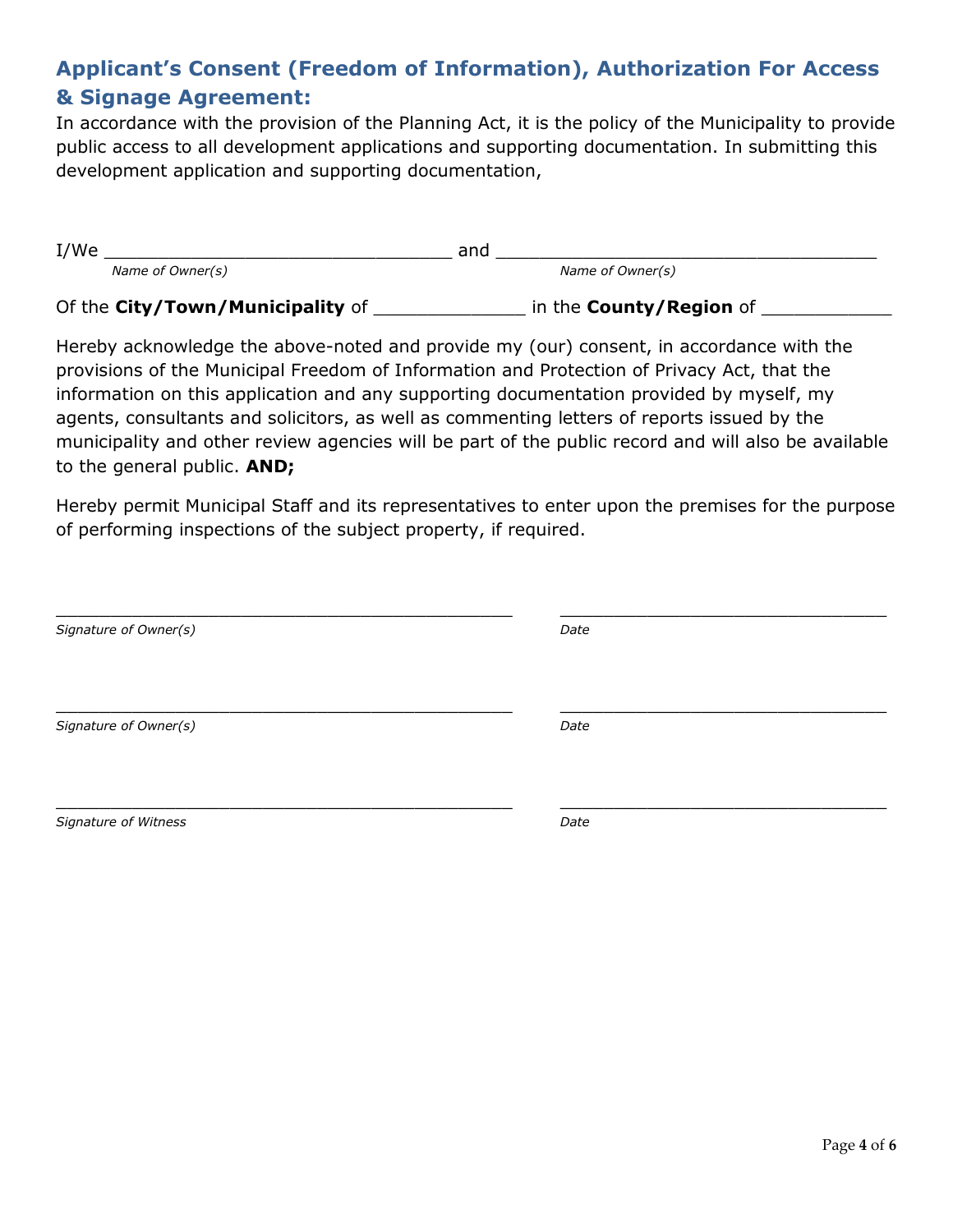# **OWNER(S) AUTHORIZATION OF AGENT**

# **(Only required if the applicant or agent is not the registered owner):**

|                                                                | <u> 1989 - Johann John Stone, mars eta biztanleria (</u>                               |
|----------------------------------------------------------------|----------------------------------------------------------------------------------------|
| Name of Owner(s)                                               | Name of Owner(s)                                                                       |
|                                                                | Of the City/Town/Municipality of _________________ in the County/Region of ___________ |
|                                                                | <b>Property Description</b>                                                            |
|                                                                | Name(s) of Authorized Agent(s)                                                         |
| To act as my (our) agent for the purposes of this application. |                                                                                        |
| Signature of Owner(s)                                          | Date                                                                                   |
| Signature of Owner(s)                                          | Date                                                                                   |
| Signature of Witness                                           | Date                                                                                   |